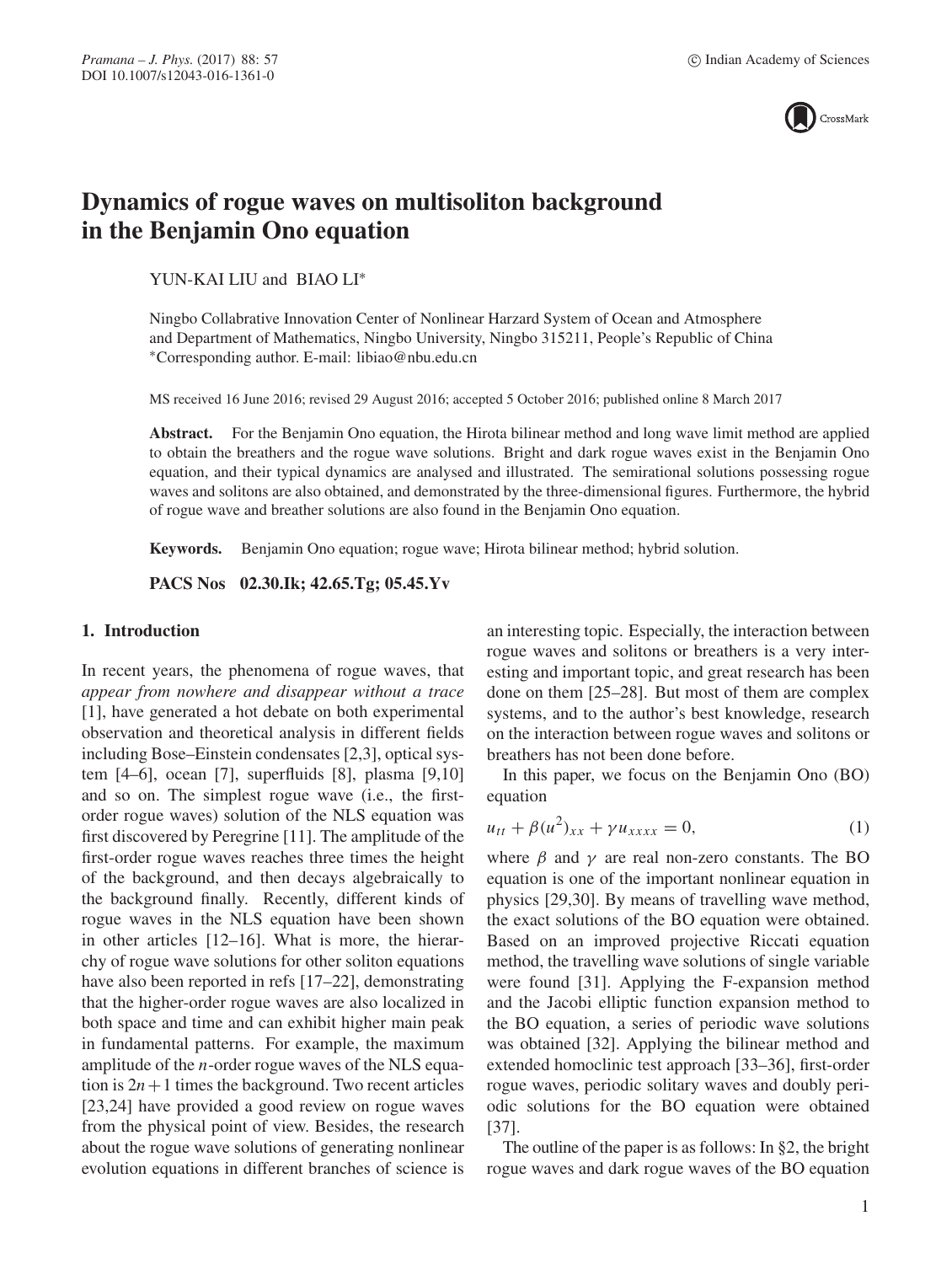are obtained by the Hirota linear method and long wave limit, and their typical dynamics are analysed and illustrated. In §3, the dynamics of the interaction between rogue waves and solitons have been demonstrated, and the hybrids of rogue waves and breathers have been shown. Section 4 contains summary and discussion.

## **2. The rogue wave solutions of the Benjamin Ono equation**

In this section, we present rational solutions of the Benjamin Ono equation. Before that, we have to obtain Nth-order solitons and breather solutions of the Benjamin Ono equation. Equation (1) can be transformed into the bilinear form

$$
(D_t^2 + 2\beta u_0 D_x^2 + \gamma D_x^4) f \cdot f = 0,
$$
 (2)

through the dependent variable transformation

$$
u = u_0 + \frac{6\gamma}{\beta} (\ln f)_{xx}.
$$
 (3)

Here  $u_0$ ,  $\beta$  and  $\gamma$  are real constants, f is a real function with respect to variables  $x$  and  $t$ , and the operator D is the Hirota's bilinear differential operator [38] defined by  $P(D_x, D_y, D_t)F(x, y, t, ...) \times$  $G(x, y, t, \ldots) = P(\partial_x - \partial_{x'}, \partial_y - \partial_{y'}, \partial_t - \partial_{t'}, \ldots)$  $\times F(x, y, t, ...)$   $G(x', y', t', ...) |_{x'=x, y'=y, t'=t}$ , where P is a polynomial of  $D_x$ ,  $D_y$ ,  $D_t$ , ...

By the Hirota direct method [38], the Nth-order soliton solutions of eq. (1) can be obtained as

$$
u = u_0 + \frac{6\gamma}{\beta} (\ln f)_{xx},\tag{4}
$$

where

$$
f = \sum_{\mu=0,1} \exp \left( \sum_{i < j}^{N} \mu_i \mu_j A_{ij} + \sum_{i=1}^{N} \mu_i \eta_i \right) \tag{5}
$$

and

$$
\exp(A_{ij}) = -\frac{\gamma(p_i - p_j)^4 + 2u_0 \beta(p_i - p_j)^2 + (k_i - k_j)^2}{\gamma(p_i + p_j)^4 + 2u_0 \beta(p_i + p_j)^2 + (k_i + k_j)^2},
$$
  
\n
$$
\eta_i = p_i x + k_i t + \eta_{0i}, \quad k_i = \sqrt{-p_i^2 \gamma - 2\beta \mu_0 p_i}
$$
 (6)

Here *N*,  $p_i$  and  $\eta_{0i}$  are arbitrary constants.

To get first-order breather solutions in eq. (1), applying similar transformation to the soliton solutions in the BO equation as in ref. [39], and taking parameter constraints

$$
N = 2, \quad p_1 = p_2^*, \quad \eta_{01} = \eta_{02}^*, \tag{7}
$$

two types of corresponding breather solutions (i.e., bright breathers and dark breathers) are obtained which are shown in figure 1.

As first-order rogue waves can be treated as the limitation of first-order breathers, two types of rogue waves (i.e., bright rogue waves and dark rogue waves) should exist in eq. (1). To get the first-order rational solutions, we use the long-wave limit on second-order soliton solutions in (4) and (5). Putting  $N = 2$ ,  $p_1 = \alpha_1 \epsilon$ ,  $p_2 =$  $\alpha_2 \epsilon$ ,  $\eta_{01} = i\pi$ ,  $\eta_{02} = -i\pi$  and taking the limits  $\epsilon \to 0$ , we obtain the following rational solutions of eq. (1):

$$
u = u_0 - \frac{24u_0\gamma(-4u_0^2\beta t^2 + 2u_0\beta x^2 + 3\gamma)}{(4u_0^2\beta^2 t^2 + 2u_0\beta x^2 - 3\gamma)^2}.
$$
 (8)

It is easy to find that the rational solutions  $u(8)$  is nonsingular when  $\gamma$  < 0,  $u_0\beta$  > 0. To discuss those nonsingular rational solutions  $u(8)$  further, we present the critical points of  $u$ :

$$
A_1 = (x_1, t_1) = (0, 0), \quad A_2 = (x_2, t_2) = \left(3\sqrt{-\frac{\gamma}{2\beta u_0}}, 0\right),
$$
  

$$
A_3 = (x_3, t_3) = \left(-3\sqrt{-\frac{\gamma}{2\beta u_0}}, 0\right).
$$

Setting

$$
H(x,t) = \frac{\partial^2 u^2}{\partial x^2}, \quad \Delta(x,t) = \frac{\partial^2 u^2}{\partial x^2} \frac{\partial^2 u^2}{\partial t^2} - \left(\frac{\partial^2 u^2}{\partial x \partial t}\right)^2,
$$

then

$$
H(x_1, t_1) = -\frac{32u_0^2 \beta}{\gamma}, \quad \Delta(x_1, t_1) = \frac{2048}{3} \frac{u_0^5 \beta^3}{\gamma^2},
$$

$$
H(x_2, t_2) = H(x_3, t_3) = \frac{u_0^2 \beta}{\gamma},
$$

$$
\Delta(x_2, t_2) = \Delta(x_3, t_3) = \frac{8}{3} \frac{u_0^5 \beta^3}{\gamma^2}.
$$



**Figure 1.** Two types of the first-order breather solutions u of eq. (1): **(a)** The bright breathers with  $\eta_{01} = 0$ ,  $\eta_{02} =$ 0,  $p_1 = 1 + 4i$ ,  $p_2 = 1 - 4i$ ,  $u_0 = 0$ ,  $\beta = -1$ ,  $\gamma = -1$  and **(b)** the dark breathers with  $\eta_{01} = 0$ ,  $\eta_{02} = 0$ ,  $p_1 = 1 + 4i$ ,  $p_2 = 1 - 4i$ ,  $u_0 = 0$ ,  $\beta = 1$ ,  $\gamma = -1$ .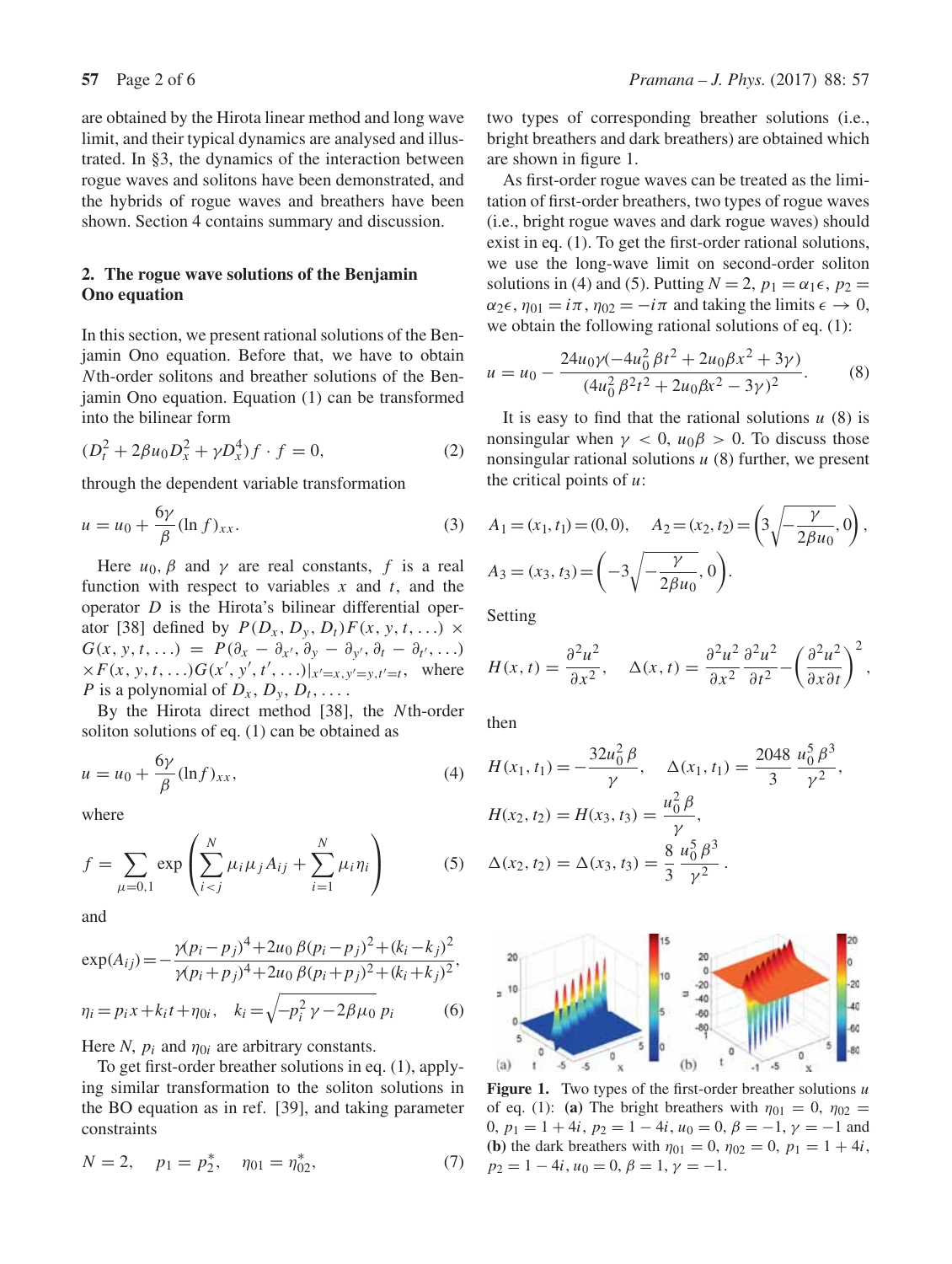According to the above discussions on  $A_i$  ( $1 \le i \le 3$ ), H and  $\Delta$ , those nonsingular rational solutions u (8) can be classified into two patterns:

- (a) The bright rogue waves: when  $u_0 < 0$ ,  $\beta < 0$ ,  $\gamma$ <0, *u* has one global maximum point (point  $A_1$ ) and two global minimum points (point  $A_2$  and point  $A_3$ ), the maximum value of u is  $-7u_0$ , and the minimum value of u is  $2u_0$ .
- (b) The dark rogue waves: when  $u_0 > 0$ ,  $\beta > 0$ ,  $\gamma < 0$ ,  $u$  has two global maximum points (point  $A_2$  and point  $A_3$ ), and one global minimum point (point  $A_1$ ), the maximum value of u is  $2u_0$ , and the minimum value of  $u$  is  $-7u_0$ .

Figures 2 and 3 show two types of rogue waves in eq. (1). Obviously, the parameter  $u_0$  controls the height of the rogue waves and this property is demonstrated vividly in figure 2, and the parameters  $\gamma$  and  $\beta$  also have a close relationship with localization characters, which are shown in figure 3. It is noticed that the height and the proportion of the first-order rogue waves in eq. (1) could be arbitrary, that is very different from the localization character of complex MKDV equation discussed by He *et al* [40] which is constant. This may be a big difference between rogue waves in complex systems and real systems.

# **3. The hybrid solutions of the Benjamin Ono equation**

It may be interesting to examine the interaction between the rogue wave solutions and the solitons. First, we



**Figure 2.** Two types of rogue waves (8) with  $\gamma = -1$ . Top row: first-order bright rogue waves with  $\beta = -1$  and different  $u_0$ ; bottom row: first-order dark rogue waves with  $\beta = 1$  and different  $u_0$ .



**Figure 3.** Two types of rogue waves (8). Top row: first-order bright rogue waves with  $u_0 = -1$ ,  $\gamma = -1$  and different  $\beta$ ; bottom row: first-order dark rogue waves with  $u_0 = 1$ ,  $\beta = 1$  and different  $\gamma$ .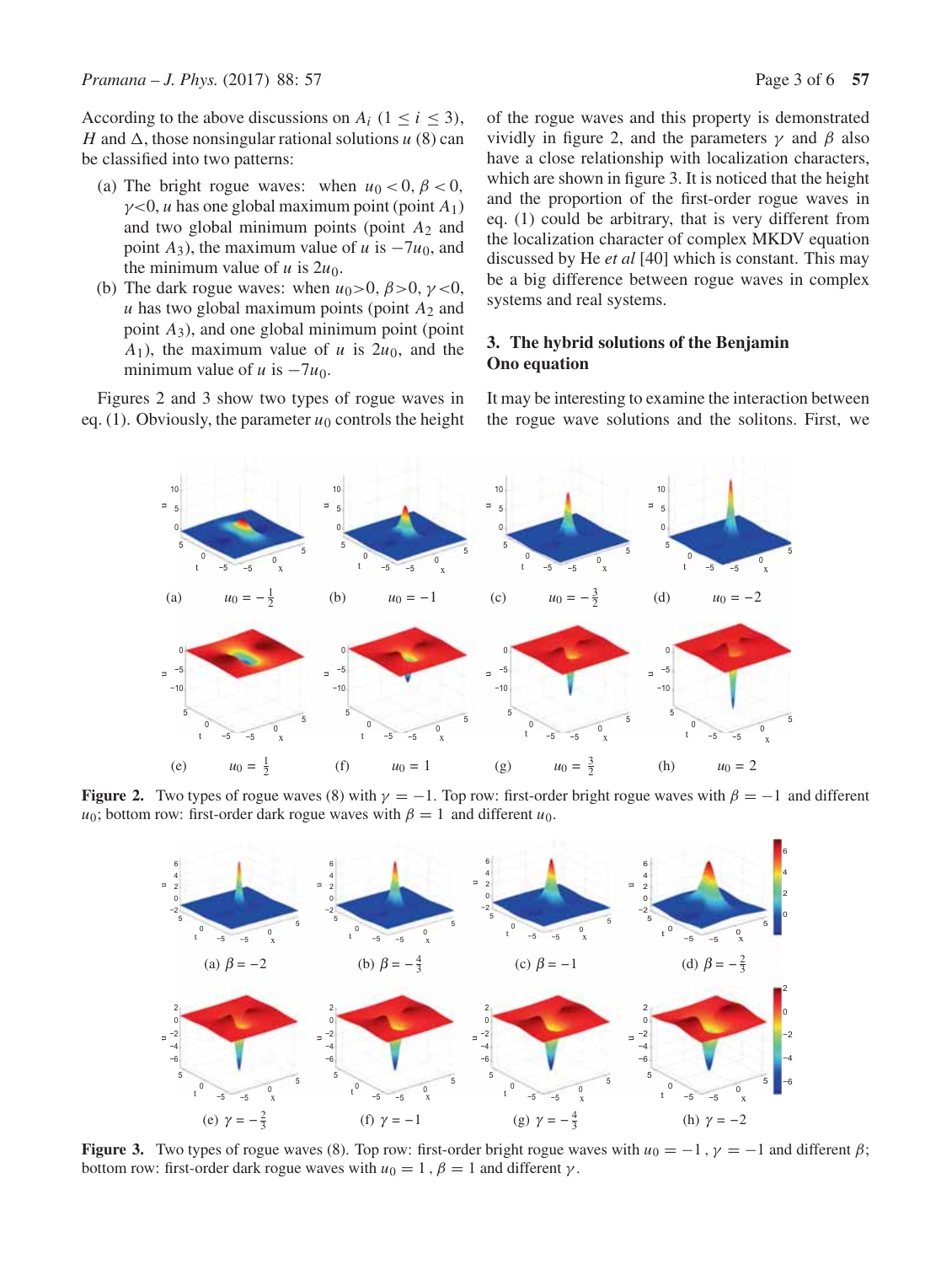consider a solution consisting of a first-order rogue wave and a first-order soliton obtained from the conventional three-soliton solutions, where  $p_i$ ,  $\eta_{0i}$  are taken in the same way for  $i = 1, 2$  as the derivation of eq. (8). For simplicity, setting  $p_3 = \sqrt{- (2 \beta u_0/\gamma)}$ ,  $\beta = u_0 =$  $\pm 1$ ,  $\gamma = -1$ , we obtain the following equation:

$$
f = (4t2 + 2x2 + 3) + (4t2 + 2(x - 3\sqrt{2})2 + 3)e\sqrt{2}x + \eta_{03}
$$
\n(9)

and the corresponding solutions describe a first-order rogue wave on a first-order soliton background as shown in figure 4. As can be seen, when rogue waves interact with the soliton, amplitudes of the soliton and the rogue wave change. For the bright rogue waves on the bright soliton background, when soliton travels closer to the soliton, a higher peak appears on the soliton (see figure 4b). When the rogue wave is located on the soliton, the amplitudes of the rogue waves become lower while the peaks on the soliton become higher (see figure 4c). When soliton and rogue waves are separated completely, the peak on the soliton disappears keeping the amplitude of the rogue wave constant. In the case of dark rogue waves on the dark soliton background, when rogue wave is located on the dark soliton background, the amplitude of the rogue wave becomes higher and the peak on the soliton also becomes higher (see figure 4g). But, when the rogue wave travels far from the soliton, the soliton and the rogue wave remain in the original state, i.e., peaks on the soliton and amplitude of the rogue wave will not be constant.

Apparently, the parameter  $\eta_{03}$  controls the shift of the soliton in space and time, and both rogue waves and solitons have the phase shift on the collision area. The existence of the phase shifts is a distinctive phenomenon and their occurrence would be catastrophic in physical systems.

Secondly, taking  $p_i$ ,  $\eta_{0i}$  in the same way for  $i = 1, 2$ as the derivation of eq. (8) and keeping  $p_3$ ,  $p_4$  real parameters, we obtain the hybrid of a first-order rogue wave and a second-order soliton from the fourth-order soliton solutions. As shown in figure 5, these hybrid solutions have qualitatively similar behaviours, except that more permanent soliton line waves interact with the localized rogue waves, and more complicated wave fronts will be formed in the interaction region.



**Figure 5.** The dynamics of the interaction between the rogue waves and the second-order solitons. Top row: the hybrid of bright rogue wave and second-order bright solitons with  $p_3 = \sqrt{-\frac{2\beta u_0}{\gamma}}$ ,  $p_4 = \sqrt{2}$ ,  $u_0 = -1$ ,  $\beta = -1$ ,  $\gamma = -1$ ,  $\eta_{03} = \eta_{04}$  and different  $\eta_{04}$ ; bottom row: the hybrid of dark rogue waves and first-order dark solitons with  $p_3 =$  $\sqrt{-2\beta u_0/\gamma}$ ,  $p_4 = \sqrt{2}$ ,  $u_0 = 1$ ,  $\beta = 1$ ,  $\gamma = -1$ ,  $\eta_{03} = \eta_{04}$ and different  $\eta_{04}$ .



**Figure 4.** Two types of hybrid solutions of eq. (1). Top row: the hybrid of bright rogue waves and first-order bright solitons with  $p_3 = \sqrt{-2\beta u_0/\gamma}$ ,  $u_0 = -1$ ,  $\beta = -1$ ,  $\gamma = -1$  and different  $\eta_{03}$ ; bottom row: the hybrid of dark rogue waves and first-order dark solitons with  $p_3 = \sqrt{-(2\beta u_0/\gamma)}$ ,  $u_0 = 1$ ,  $\beta = 1$ ,  $\gamma = -1$  and different  $\eta_{03}$ .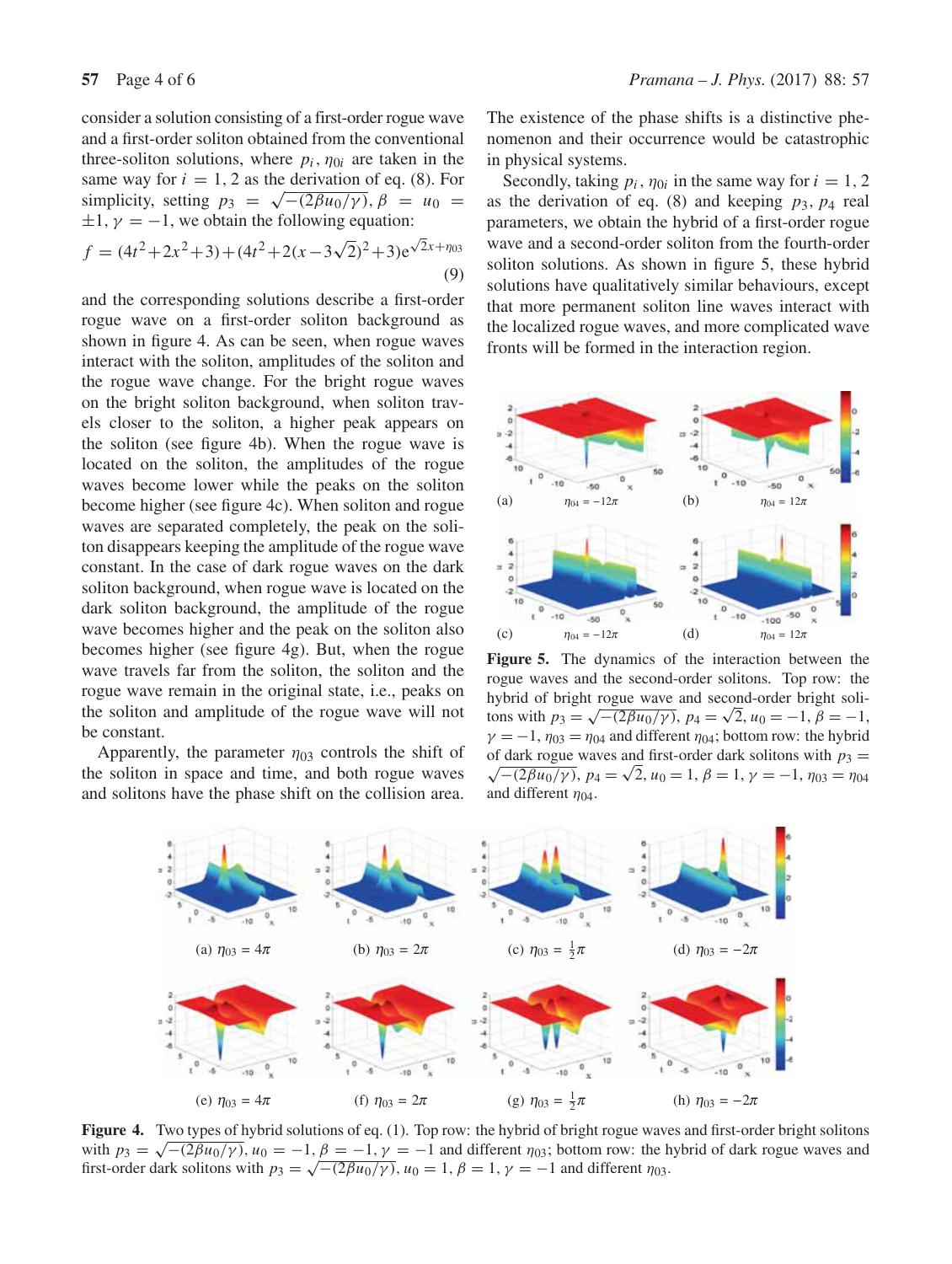

**Figure 6.** The dynamics of the interaction between rogue waves and breathers. Top row: the hybrid of bright rogue waves and first-order bright breathers with  $p_3 = \frac{i}{2}$ ,  $p_4 =$  $-\frac{i}{2}$ ,  $u_0 = -1$ ,  $\beta = -1$ ,  $\gamma = -1$ ,  $\eta_{03} = \eta_{04}$  and different  $\eta_{04}$ ; bottom row: the hybrid of dark rogue waves and firstorder dark breathers with  $p_3 = \frac{i}{2}$ ,  $p_4 = -\frac{i}{2}$ ,  $u_0 = 1$ ,  $\beta = 1$ ,  $\gamma = -1$ ,  $\eta_{03} = \eta_{04}$  and different  $\eta_{04}$ .

Lastly, taking  $p_i$ ,  $\eta_{0i}$  in the same way for  $i = 1, 2$ as the derivation of eq. (8) and keeping the parameters  $p_3$ ,  $p_4$  satisfied  $(p_3^* = p_4, \eta_{03} = \eta_{04})$ , we can obtain the hybrid solutions consisting of first-order rogue waves and first-order breathers from the fourthorder soliton solutions. For example, with parameters  $p_3 = \frac{i}{2}$ ,  $p_4 = -\frac{i}{2}$ , the corresponding solutions are shown in figure 6. As can be seen, the interaction between the dark rogue waves and the dark breathers and interaction between the bright rogue waves and the bright breathers are demonstrated, and the transient solution patterns become more intricate and funny. Specially, when the breather moves closer to the rogue wave, the rogue wave is completely immersed into the breather, and these solutions feature a breather possessing different wave patterns (see figures 6b and 6d).

These hybrid solutions may have been reported in many multicomponent systems, but to the author's best knowledge, was never reported in a single-component real system before. It is a pity that we cannot obtain higher-order rogue waves in eq. (1). We hope we can get higher-order rogue waves interacting with higherorder solitons in future.

#### **4. Summary and discussion**

In summary, the dynamics of both bright rogue waves and dark rogue waves on multisoliton background in the Benjamin Ono equation are demonstrated in this paper. Firstly, N-th order soliton solutions of the Benjamin Ono equation are obtained by the Hirota bilinear method. And then, by the long wave limit on the second-order soliton solutions, the bright and dark rogue waves are obtained, and typical dynamics of the obtained rogue waves are analysed and illustrated. Furthermore, the hybrid solution of rogue waves and first-order solitons can also be obtained through long wave limit method, and the interaction between the rogue waves and higher-order solitons have also been shown. To the author's best knowledge, the interaction of rogue waves with multisoliton in real systems have not been reported before. Finally, from the fourthorder soliton solutions, the hybrid solutions of the rogue waves and breathers are obtained. What is more, typical dynamics of these hybrid solutions are also analysed and demonstrated.

#### **Acknowledgements**

This work is supported by National Natural Science Foundation of China under Grant Nos 11271211, 11275072 and 11435005, and KC Wong Magna Fund in Ningbo University.

### **References**

- [1] N Akhmediev, A Ankiewicz and M Taki, *Phys. Lett. A* **373**, 675 (2009)
- [2] Y V Bludov, V V Konotop and N Akhmediev, *Phys. Re*v*. A* **80**, 033610 (2009)
- [3] Y V Bludov, V V Konotop and N Akhmediev, *Eur. Phys. J. Spec. Top.* **185**, 169 (2010)
- [4] A Montina, U Bortolozzo, S Residori and F T Arecchi, *Phys. Re*v*. Lett.* **103**, 173901 (2009)
- [5] D R Solli, C Ropers, P Koonath and B Jalali, *Nature (London)* **450**, 1054 (2007)
- [6] R Höhmann, U Kuhl, H J Stöckmann, L Kaplan and E J Heller, *Phys. Re*v*. Lett.* **104**, 093901 (2010)
- [7] C Kharif, E Pelinovsky and A Slunyaev, *Rogue wa*v*es in the ocean* (Springer, Berlin, 2009)
- [8] A N Ganshin, V B Efimov, G V Kolmakov, L P Mezhov-Deglin and P V E McClintock, *Phys. Re*v*. Lett.* **101**, 065303 (2008)
- [9] W M Moslem, *Phys. Plasmas* **18**, 032301 (2011)
- [10] H Bailung, S K Sharma and Y Nakamura, *Phys. Re*v*. Lett.* **107**, 255005 (2011)
- [11] D H Peregrine, *J. Aust. Math. Soc. B* **25**, 16 (1983)
- [12] P Dubard and V B Matveev, *Nat. Hazards Earth Syst. Sci.* **11**, 667 (2011)
- [13] N Akhmediev, A Ankiewicz and J M, *Phys. Re*v*. E* **80**, 026601 (2009)
- [14] P Dubard, P Gaillard, C Klein and V B Matveev, *Eur. Phys. J. Spec. Top.* **185**, 247 (2010)
- [15] B Guo, L Ling and Q P Liu, *Phys. Re*v*. E* **85**, 026607 (2012)
- [16] Y Ohta and J Yang, *Proc. R. Soc. A* **468**, 1716 (2012)
- [17] S W Xu, J S He and L H Wang, *J. Phys. A*: *Math. Theor.* **44**, 305203 (2011)